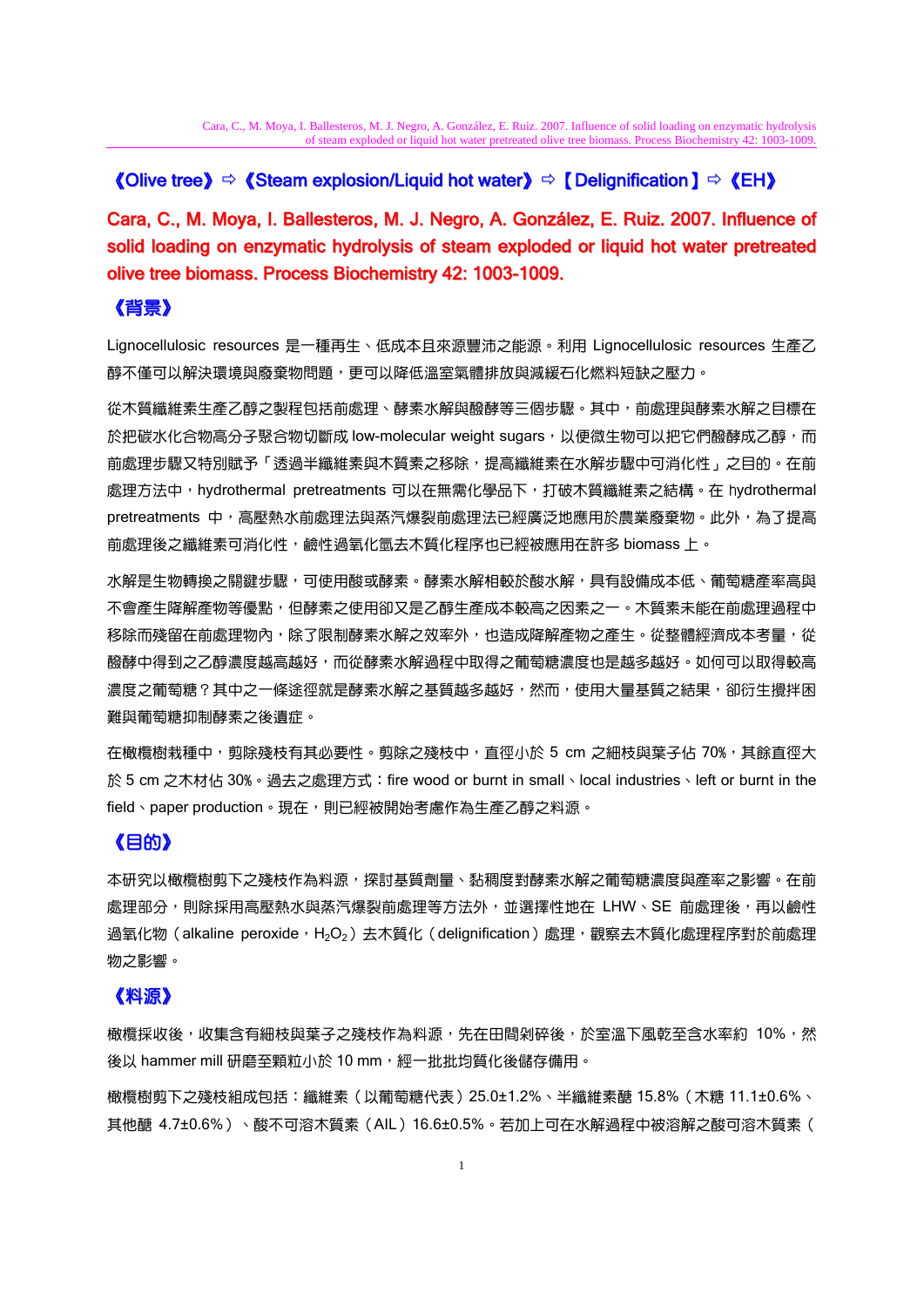acid soluble lignin),風總木質素含量為 18.8%。其他如乙醯基 (acetyl group)、灰分與萃取物 ( extractive ) ,分別佔 2.5%、3.4%與 31.4%。萃取物內含有 7.9%之葡萄糖,將在前處理過程釋出流入前處 理液中。

### 《高壓熱水前處理 Liquid Hot Water》

高壓熱水(LHW)前處理部分,係於容積為 2 L 之反應槽內,置入 200 g 之料源與固液比(solid/liquid ratio)為 1/5 (w/v)之水,於 3 MPa 之壓力經 50 分鐘加熱至 210℃,並於高溫下持續 10 分鐘,然後於 5 分鐘內降溫至 100°C。該反應槽具有一電子加熱器與磁性攪拌器,其溫度及速度控制器與 furnace power control 及 motor speed control 結合在一起。

### 《蒸汽爆裂前處理 Steam Explosion》

蒸汽爆裂前處理部分,係先將 200 g 之料源與 1 L 之水,經隔夜浸泡後,濾除多餘水分(料源之含水率為 50% ),置入容積為 2 L 之反應槽內(該反應槽最高承受之壓力為 4.12 MPa ),以飽和蒸汽加熱至 240℃ ,經 5 分鐘停留後,予以爆裂,於旋風筒(Cyclone)中回收爆裂後之物料。

#### 《前處理後之物料處理》

兩種前處理都共有三批次,前處理後將三批次之物料混合,然後將混合之物料經固液分離後分別回收,不可 溶之前處理物(本文稱為 Water-insoluble fiber )以水清洗後,分析纖維素、半纖維素醣與 AIL 含量。

#### 《鹼性過氧化處理 Alkaline peroxide treatment — 去木質化處理》

去木質化處理部分,係於基質濃度 4 % (w/v) 下,將 LHW 與 SE 前處理後之前處理物置入 1 % (w/v) 之 H2O2 溶液,經以 4 M 之 NaOH 調整 pH 值至 11.5,再於溫度 80℃ 下處理 45 分鐘。去木質化處理後之前 處理液予以過濾,取得去木質化處理後之處理物經水洗至中性 pH 後,予以乾燥、秤重,分析纖維素、半纖 維素醣與 AIL 含量。

#### 《酵素水解部分》

酵素水解部分,係於基質濃度 2、5、10、20、30 %(w/v)下,將 LHW、SE 前處理後(或進一步去木質 化處理後)之前處理物、劑量 15 FPU/g substrate 之水解纖維素複合體 (Cellulolytic complex) Celluclast 1.5L 與劑量為 15 IU/g substrate 之 β-葡萄糖苷脢 (β glucosidase) Novozyme 188 等置入 0.05 M 之檸檬 酸鈉緩衝液 (Sodium citrate buffer, pH 4.8), 並於反應溫度 50°C 下, 使用 150 rpm 之旋轉搖盪器 ( Rotary shaker), 進行 72 小時之水解反應,反應期間並取樣分析葡萄糖濃度。

### 《Analysis》

料源組成分析採用 NREL 方法。分析項目包括 cellulose、hemicellulose、acid-insoluble lignin。

前處理後,前處理物之組成比照料源組成分析方法。

前處理液之glucose、xylose、arabinose、mannose、galactose含量利用HPLC分析。 酵素水解液之 glucose 含量利用 HPLC 分析。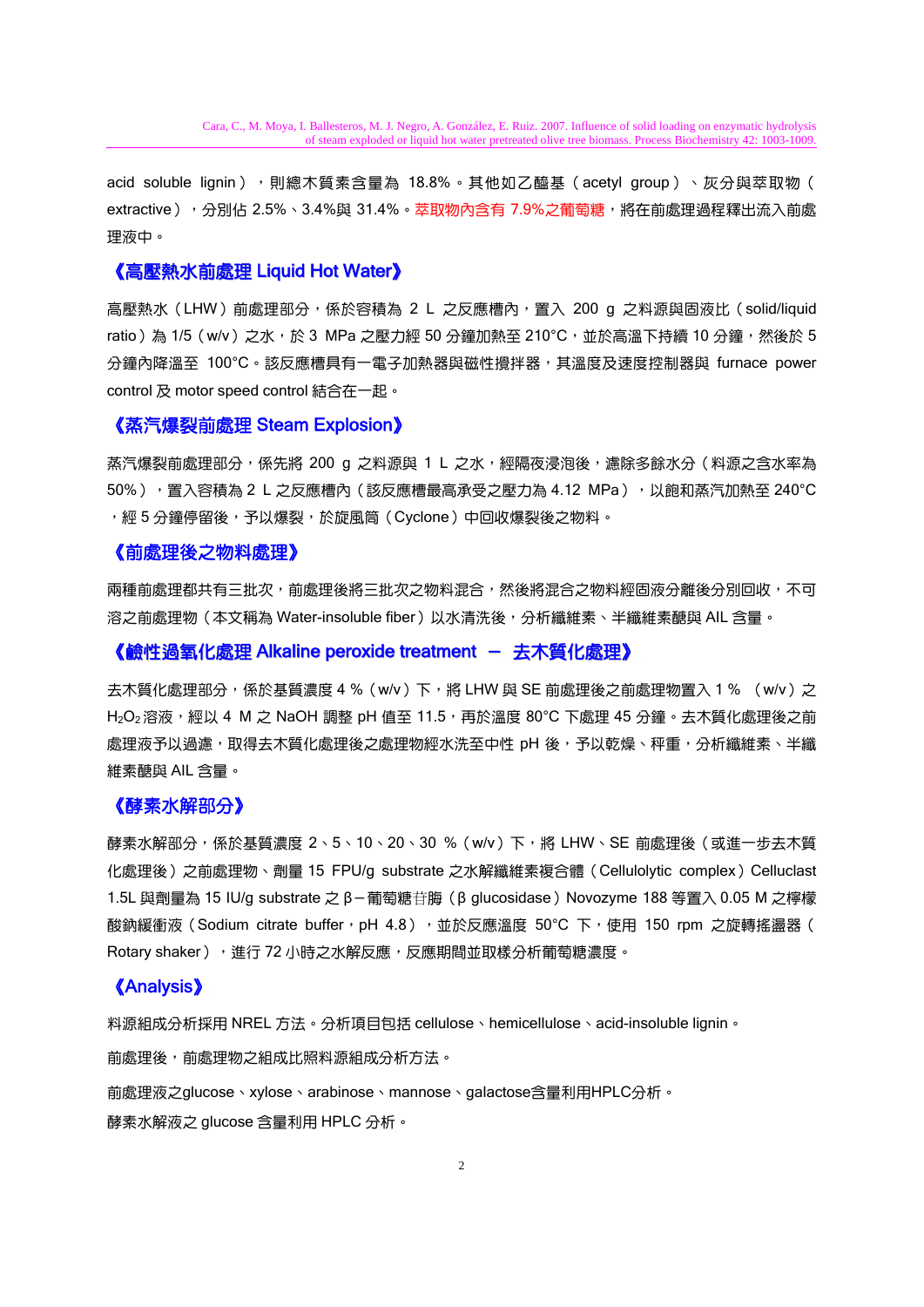### 《結果-前處理物組成分析》

表 1 列出料源與經 LHW 及 SE 前處理後之前處理物組成。基於「基質濃度 5%下,最高酵素水解產率」與 「前處理物最高纖維素收率 」,選定之高壓熱水前處理條件為【210 °C for 10 min】,蒸汽爆裂前處理條件 為【240 °C for 5min 、water impregnation】。在前處理條件下,前處理物總重量收率分別為 56±0.8%與 51.0±0.6%, 纖維素含量分別為 22.8%、22.2% based on dry weight of raw material, 流失量約為 10%, 然因半纖維醣(木糖與其他可溶醣)成分幾乎全部溶解,使得前處理物之纖維素相對含量分別提高為 40.7% (LHW) 、43.5% (SE) ,多於料源內之纖維素含量。前處理物之 AIL 含量多於料源,顯示前處理 過程中,醣或醣降解產物與其他來自萃取物之成分發生濃縮反應(Recondensation reaction), 導致 AIL 中出現類木質素之結構。

#### 《結果-前處理液組成分析》

從前處理液之葡萄糖與半纖維醣含量來看,經 LHW 前處理者,前處理液之葡萄糖與半纖維醣收率分別為 2.8 g glucose/100 g raw material 與 1.3 g hemicellulosic sugars /100 g raw material;經 SE 前處理者,前 處理液之葡萄糖與半纖維醣之收率分別為 5.4 g glucose 與 5.4 g hemicellulosic sugars /100 g raw material 。由於前處理液應包含由料源萃取物釋出之葡萄糖(萃取物內含有 7.9% 之葡萄糖),故從前處理液實際 測得之葡萄糖含量來看,確知應有一部分之葡萄糖在前處理過程中被降解而造成損失,否則前處理液之葡萄 糖含量不應如此低。

由前處理液內之醣種類來看,採 SE 前處理者,主要為寡醣,佔總醣之 76.5%,採 LHW 前處理者,有 45.5%為寡醣。

#### **《結果-高壓熱水後之酵素水解》**

兩種前處理方法下之前處理物,於基質濃度 2 ~ 30%下進行酵素水解,得知基質濃度越高者,所得之葡萄糖 濃度越高,連帶地,乙醇醱酵濃度也會較高,而生產成本也必然較低。然而這也有缺點,因為高濃度之水解 會造成攪拌混合困難與最終產物對酵素產生抑制作用。

圖 1 為經 LHW 前處理後之前處理物於基質濃度 2 ~ 30%下進行酵素水解,所得之葡萄糖濃度與水解時間關 係。結果顯示,經 LHW 前處理者,於酵素水解初期,葡萄糖濃度快速上升,然後逐漸緩下來。以基質濃度 2%者為例,第 24 小時獲得之葡萄糖為第 72 小時之 67%。前 24 小時水解所釋出之葡萄糖濃度佔最終葡萄 糖濃度之百分比,隨基質濃度之增加而增加。當基質濃度為 30%時,第 24 小時獲得之葡萄糖濃度為第 72 小時之 78%。在基質濃度 30% 下,水解 72 小時獲得之葡萄糖濃度為 61 g/L。

## 《結果-蒸汽爆裂後之酵素水解》

圖 2 為經 SE 前處理後之前處理物於基質濃度 2 ~ 30%下進行酵素水解,所得之葡萄糖濃度與水解時間關係 。經 SE 前處理者,不管基質濃度高低,第 24 小時獲得之葡萄糖濃度平均約為第 72 小時之 83%。惟經 SE 前處理者,最終葡萄糖濃度卻比 LHW 前處理者低。以基質濃度 30%者為例,最終葡萄糖濃度為 52 g/L,低 於 LHW 前處理者之 61 g/L。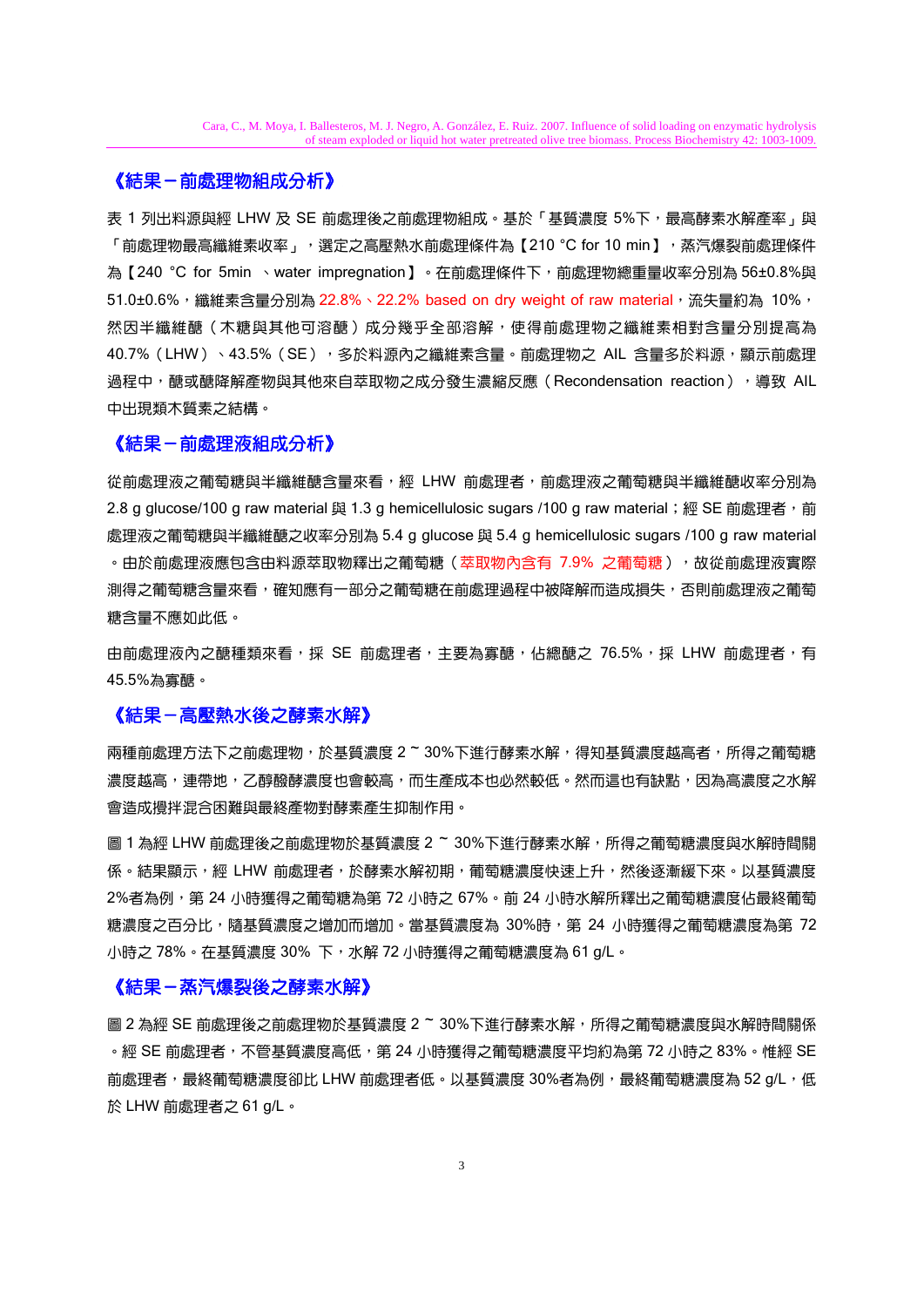另外一差異在於經 SE 前處理者,前處理物之密度低於 LHW 前處理者,使得酵素水解溶液較難 access 與 wet 前處理物,這也就是何以基質濃度為 30%時只有在第 72 小時才出現前處理物之崩潰與溶解 (圖 2 中, 基質濃度為 30%者,只有在第 72 小時出現數據 );然而,20%之基質濃度已被認為是相當高之基質濃度, 據作者了解,並沒有文獻探討過基質濃度超過 20%之酵素水解。事實上,基質濃度≧10%時,就會發生混 合困難之問題。

表 2 為 LHW 與 SE 前處理後,不同基質濃度下,水解第 4、8、12、24、48、72 小時測得之酵素水解產率 。結果顯示,以 LHW 前處理後之前處理物為對象,經 72 小時酵素水解後之水解產率隨基質濃度增加而降 低,但葡萄糖濃度則隨基質濃度之增加而增加(圖 1)。在酵素水解初始階段,當基質濃度低於 20%,不 同基質濃度間之水解產率差異不大,當基質濃度為 30%,水解產率相對其他條件下之水解產率低。這顯然 與最終產物之抑制性及攪拌困難之總和效應有關,而這些問題在基質濃度≦20%時,並不會出現。

以 SE 前處理後之前處理物為對象者,除基質濃度 20%者之外,基質濃度對酵素水解產率之影響不大。至 於基質濃度 30%者,前面提到之攪拌問題從水解一開始即發生。

把操作條件考慮進來,LHW 前處理且基質濃度 20%及 SE 前處理且基質濃度 10%者,可獲得濃度較高之葡 萄糖溶液。從水解 72 小時之產率來看,使用 LHW 前處理者,酵素水解產率較高。若從水解前 24 小時之產 率來看,基質濃度低於 10%時,使用 SE 前處理者,酵素水解產率較高。)

值得注意者,就算有再高之葡萄糖濃度,前處理物中仍有部分纖維素沒有被水解。如何充分利用纖維素?去 木質化是一種可嘗試之步驟。因為前處理後之前處理物仍留有 50%之木質素,若能移除木質素,將有助於 提高纖維素相對含量,增加葡萄糖濃度與水解產率。

### 《結果-從木質素含量看鹼性過氧化物前處理效果》

作者 2006 年發表之文章提到,有 80%以上之木質素在去木質化階段被移除,且有去木質化處理者之酵素水 解產率高於未經去木質化處理者。

表 3 列出 LHW 與 SE 前處理或未經前處理,再去木質化處理後 water-insoluble fibers 之組成。從料源、前 處理物 (Table 1)與去木質化處理後 (Table 3) 之 AIL 含量來看:在以原料之乾重為基礎下,料源、經 LHW、SE 前處理後之前處理物之 AIL 含量分別為 16.6%、27.7%、24.8%(表 1),若將料源、LHW、SE 前處理後之前處理物再經去木質化處理,則 AIL 含量分別變為 17.3%、12.2%、11.2%。相對於以 LHW、 SE 前處理後之前處理物 AIL 含量,去木質化處理使得溶解之木質素分別達為 56% ( (27.7-12.2) ÷27.7 )與 54.8% ((24.8−11.2)÷24.8)。若相對於料源之 AIL 含量,AIL 分別減少 26.5% ((16.6−12.2)  $\div$ 16.6) 與 32.5% ((16.6-11.2)  $\div$ 16.6)。

從表 3 來看,去木質化處理後仍含有相當高之 AIL 含量。一如 Shevchenko et al.之報告,前處理程序可能 造成木質素化學結構上之巨大改變,導致木質素更加聚集且難以移除。由於 olive tree pruning 含有約 30% 之樹葉,其萃取物含量高過 olive tree wood。這也就是前處理後之 olive tree wood 可以移除之木質素多於 前處理後之 olive tree pruning 之原因。

## 《結果-從纖維素含量看鹼性過氧化物前處理效果》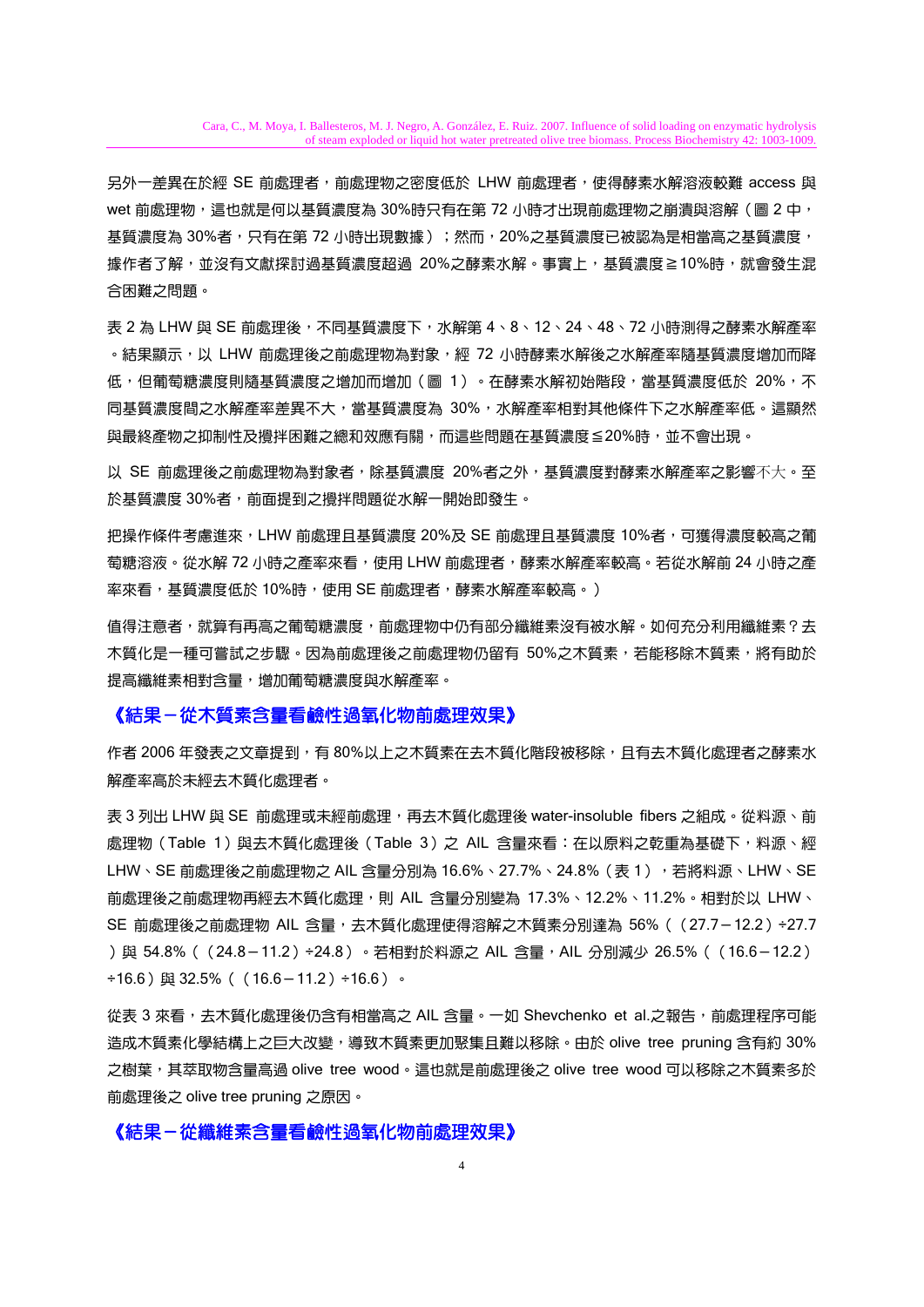木質素溶解下,雖然有葡萄糖損失之事實,但纖維素『相對』含量依然增加。25.0%、40.7%、43.5% ( 表 1)增加為 38.3%、56.7%、60.2%(表 3)。在以料源乾重為基礎下,料源、經 LHW、SE 前處理後之前 處理物纖維素含量分別 25%、22.8%、22.2%(表 1)。若將料源、經 LHW、SE 前處理後之前處理物再經 去木質化處理,則纖維素含量分別變為 27.1%、18.7%、20.0%(表 3)。相對於以 LHW、SE 前處理者, 去木質化處理使得葡萄糖之損失分別達 18%((22.8-18.7)÷22.8)、10%((22.2-20.0)÷22.2)。  $\lambda$ 

### 《結果-從半纖維素含量看鹼性過氧化物前處理效果》

Hemicellulosic-derived sugars were not affected by delignification. For comparison purposes, raw material without pretreatment was submitted to the same delignification procedure as pretreated materials. As deduced from Table 3, no lignin removal is detected, while the solubilized material (near 30%) may correspond to extractive content. (從料源、前處理物與去木質化處理後之半纖維醣含量來看,半纖維醣幾 乎已在 LHW 或 SE 前處理階段溶解,故其含量在去木質化處理階段變化已不大。從表 3 也看出,若未經 LHW 或 SE 前處理而直接去木質化處理時,幾乎無法移除木質素,溶解之成分可能只是萃取物。

#### 《結果-去木質化後之酵素水解》

去木質化處理後之處理物進一步予以酵素水解,酵素水解條件與僅經 LHW、SE 前處理之前處理物相同。 圖 3 與圖 4 分別為先經 LHW 與 SE 前處理,再以去木質化處理後之酵素水解結果。經去木質化處理後之酵 素水解所得葡萄糖濃度高於僅經前處理者。以基質濃度 30%者為例,先經 LHW 前處理、再去木質化處理者 ,可於水解時間 72 小時後獲得 73 g/L 之葡萄糖濃度,優於僅經 LHW 前處理者之 61 g/L;先經 SE 前處理 、再去木質化處理者,可獲得 65 g/L 之葡萄糖濃度,優於僅經 SE 前處理者之 52 g/L。

以去木質化處理後之處理物所含潛在葡萄糖 (potential glucose)為基準,如表 3,計算酵素水解產率,並 彙整於表 4。比較表 2 與表 4 可推論,以 LHW 前處理者,去木質化處理並無法提高水解產率,甚至出現產 率減少之情形。可能之因素包括:1.較高葡萄糖濃度所導致之最終產物抑制作用;2.先採 LHW 前處理再去 木質化處理者,所含纖維素較高,在酵素劑量固定下,每單位纖維素可分配到之酵素較少,導致水解產率較 低。

先經 LHW 前處理者,不管是否再經去木質化處理,經 72 小時之酵素水解,其產率隨基質濃度之增加而降 低。惟不管採用 LHW 或 SE 前處理方式,葡萄糖濃度則隨基質濃度之增加而增加。

By contrast, enzymatic hydrolysis was enhanced by delignification on SE-pretreated solids, except for high consistency hydrolysis (20 and 30%) where glucose inhibition is clearly evidenced. In our previous work on enzymatic hydrolysis of SE-pretreated olive tree wood, delignification also resulted in a yield improvement compared to just pretreated material [16]. In the case of SE-pretreated residues, delignification improved both yields and concentrations but only until a certain consistency level (10%); beyond this point, enzymatic hydrolysis yields of delignified materials are worse than those of just steamed ones. This is now clearly attributable to glucose inhibition, as physical concerns are independent of